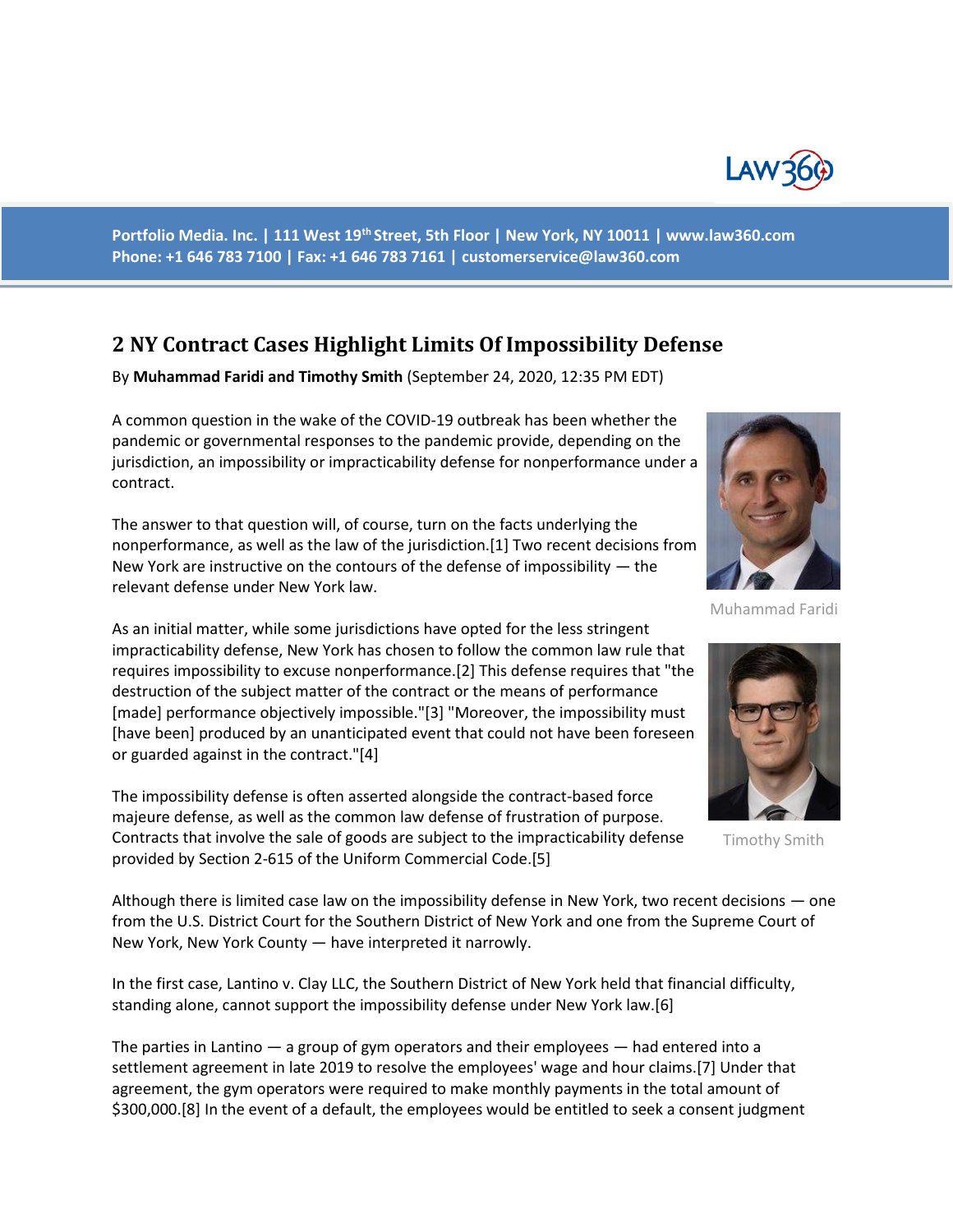against the gym operators in the amount of \$1 million, less any payments previously made.[9]

In April, the employees moved for entry of the consent judgment in the amount of \$923,913.51 (\$1 million less \$76,086.49 previously paid), claiming a default.[10] In opposition, the gym operators did not dispute that they were in default, but argued that "their performance should be excused based upon the doctrine of impossibility because of their inability to pay, ostensibly as a result of the COVID-19 pandemic and Governor [Andrew] Cuomo's PAUSE Executive Order."[11]

The court granted the employees' motion for entry of the consent judgment, explaining that the impossibility defense is inapplicable "where impossibility or difficulty of performance is occasioned only by financial difficulty or economic hardship."[12]

The second case, Backal Hospitality Group LLC v. 627 West 42nd Retail LLC in the Supreme Court of New York, New York County, turned on a specific provision in the parties' contract.[13]

In Backal, the plaintiffs — a caterer, its personal guarantor and the caterer's issuer of a letter of credit sought preliminary injunctive relief absolving the caterer's rent payment obligations under a commercial lease.[14] The plaintiffs contended that they were likely to succeed on the merits because, inter alia, Cuomo's "March 22 order prohibiting large gatherings of people rendered it impossible ... to perform under the lease."[15]

Historically, parties have sometimes succeeded in asserting the impossibility defense where a governmental regulation or order forbade or prevented performance.[16] In Backal, however, the court rejected the plaintiffs' argument, noting that the lease contained a clause providing that:

If the fixed rent or any additional rent shall be or become uncollectable by virtue of any law, governmental order or regulation, or direction of any public officer or body, Tenant shall enter into such agreement or agreements and take such other action (without additional expense to Tenant) as Landlord may request, as may be legally permissible, to permit Landlord to collect [rent].[17]

The court reasoned that this provision showed that the parties "evidently contemplated a scenario in which performance of the lease terms by plaintiffs might become prohibited by a governmental order, and agreed that, if such a situation arose, they would reach an agreement regarding the collection of rent at the conclusion of the governmental restriction."[18]

And, the court continued, the impossibility defense was not available because plaintiffs had not complied with the provision but had instead "attempted to terminate the lease in a manner violative of the terms thereof."[19]

This decision appears to embrace two bases for rejecting the impossibility defense. First, it suggests that the impossibility defense was unavailable because the parties had foreseen and contracted around the event underlying the defense.[20] Second, it appears to be premised in part on the defense's causation requirement.[21]

That is, the court suggested that it was not the executive order that caused the plaintiffs' breach of contract, but rather the plaintiffs' decision not to follow the lease's prescribed method for resolving a dispute in the event of that executive order. Thus, the court reasoned, the plaintiffs could not claim impossibility as the basis for nonperformance.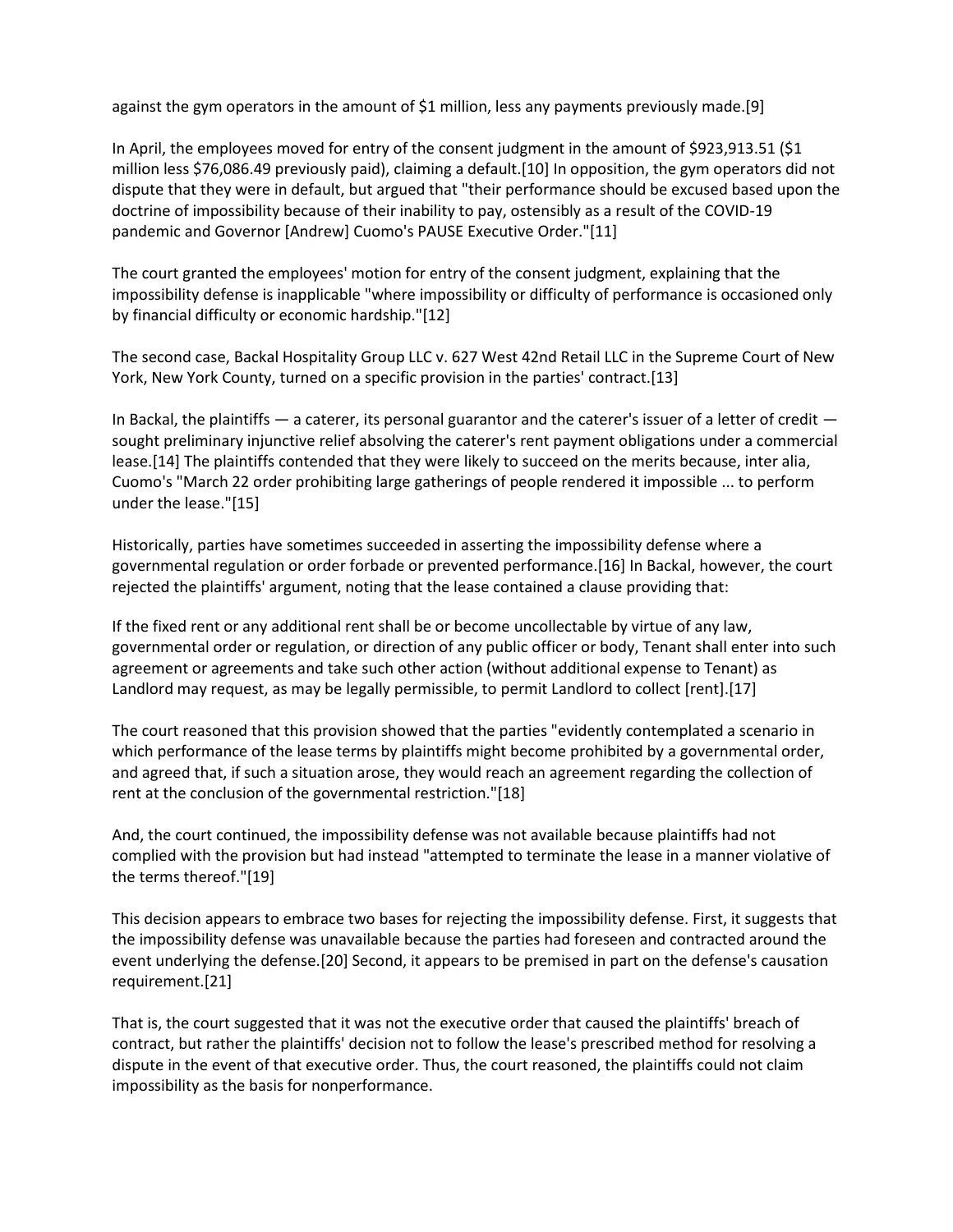In any event, the Backal decision confirms that the availability of the impossibility defense will turn largely on the facts underlying the nonperformance.

Going forward, we expect to see numerous decisions addressing whether the circumstances engendered by COVID-19 support an impossibility defense. As these cases indicate, it may be challenging for parties to invoke the defense.

But, even with these cases as guidance, practitioners should be cognizant that the outcome of COVID-19-related contract disputes will frequently be difficult to predict. In many cases, the contract at issue will not contain a provision similar to the one that determined the outcome in Backal. And, in some cases, the issue of whether the contract was, in fact, impossible to perform due to COVID-19 may be more difficult to determine than it was in Lantino.

Also, some jurisdictions have abandoned the requirement of impossibility in favor of requiring commercial impracticability.[22] This lesser — but still rigorous — standard may be met where performance would involve extreme and unreasonable difficulty, expense, injury or loss.[23]

It also bears noting that courts have, at least in the past, addressed the impossibility defense in divergent manners. In cases arising out of what is perhaps the closest parallel to COVID-19 — the 1918 flu pandemic, which killed tens of millions of people between 1918 and 1920 — many courts rejected attempts to invoke the pandemic as an excuse for nonperformance,[24] while other courts reached a different conclusion on analogous facts.[25]

Practitioners should also be aware that a nonperforming party may be able to succeed on a force majeure or frustration of purpose defense even if the impossibility defense is unavailable. That is so because, even though the defenses are often asserted alongside each other, they are in fact different and have varying standards depending upon the jurisdiction.

In sum, although Lantino and Backal provide some guidance for practitioners, they address only a handful of the issues associated with likely litigation surrounding nonperformance in the wake of COVID-19.

*Muhammad U. Faridi is a partner and Timothy H. Smith is an associate at Patterson Belknap Webb & Tyler LLP.*

*The opinions expressed are those of the author(s) and do not necessarily reflect the views of the firm, its clients or Portfolio Media Inc., or any of its or their respective affiliates. This article is for general information purposes and is not intended to be and should not be taken as legal advice.*

[1] See Stephen Younger, Muhammad Faridi and Timothy Smith, "COVID-19's Impact on Commercial Transactions and Disputes," New York State Bar Association (March 23, 2020).

[2] Kel Kim Corp. v. Cent. Markets Inc., 70 N.Y.2d 900, 902 (1987).

[3] Id.

[4] Id.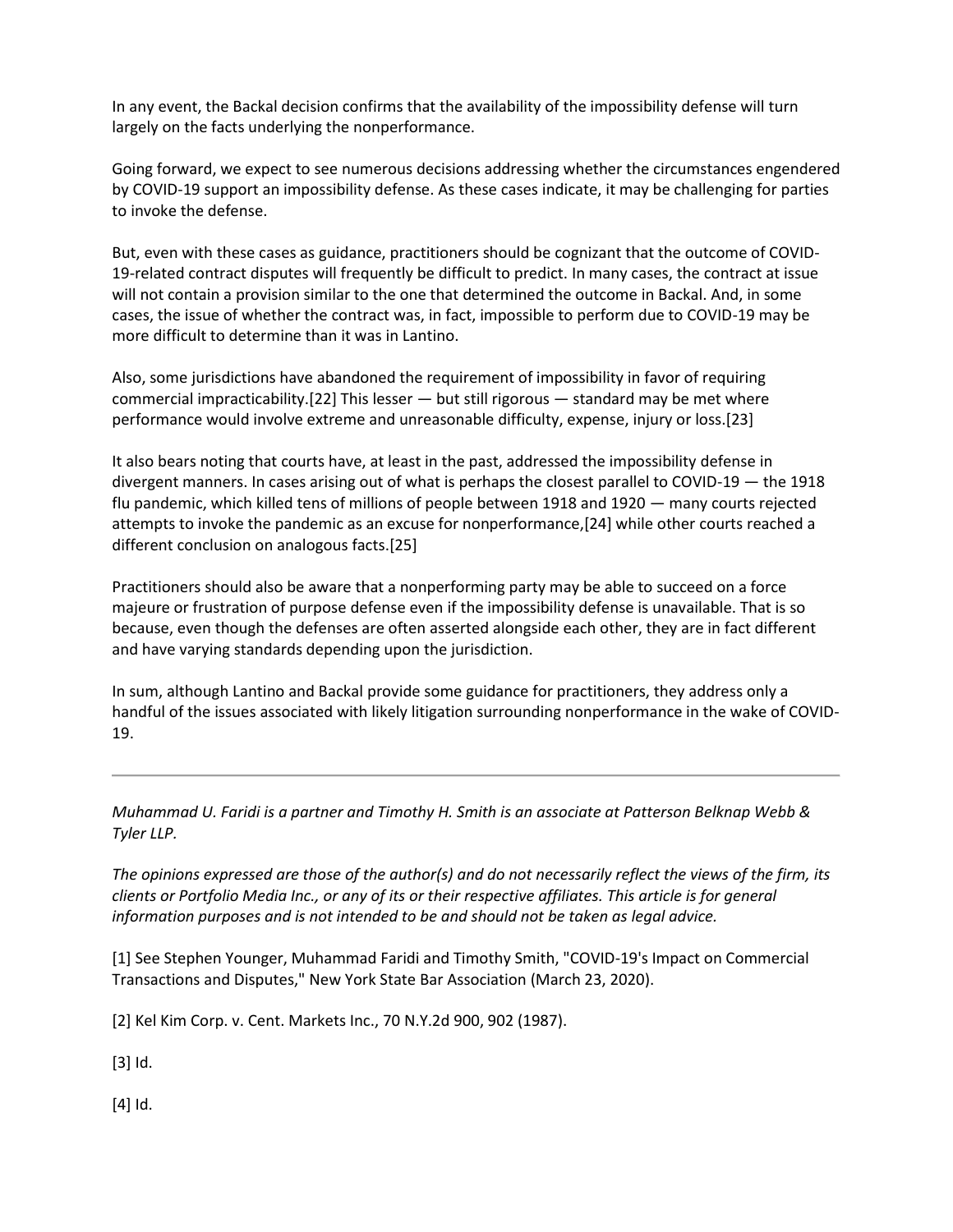[5] Parties to a contract of sale who are located in different countries may also seek to invoke a similar provision under Article 79 of the United Nations Convention on Contracts for the International Sale of Goods.

[6] Lantino v. Clay LLC, No. 1:18-cv-12247, 2020 WL 2239957 (S.D.N.Y. May 8, 2020).

[7] Id. at \*1.

[8] Id. at \*2.

[9] Id.

[10] Id.

[11] Id. at \*3.

[12] Id. (quoting 407 E. 61st Garage Inc. v. Savoy Fifth Ave. Corp., 23 N.Y.2d 275, 281 (1968)).

[13] Backal Hospitality Group LLC v. 627 West 42nd Retail LLC, No. 154141/2020, 2020 WL 4464323 (N.Y. Sup. Ct. Aug. 03, 2020).

[14] Id. at \*1.

[15] Id. at \*4.

[16] See, e.g., Organizacion JD Ltda. v. U.S. Dep't of Justice, 18 F.3d 91, 95 (2d Cir. 1994) (intended recipients of money transfers could not sue banks for failing to transfer funds given that act of federal official made performance impossible).

[17] Id.

[18] Id. at \*5.

[19] Id.

[20] See Kel Kim, 70 N.Y.2d at 902 (holding that impossibility defense was unavailable where "the plaintiff's predicament ... could have been foreseen and guarded against ... in the lease").

[21] See id. ("[T]he impossibility must be produced by [the] unanticipated event.").

[22] See Opera Co. of Bos. v. Wolf Trap Found. for Performing Arts, 817 F.2d 1094, 1099 (4th Cir. 1987).

[23] Hemlock Semiconductor Operations LLC v. SolarWorld Indus. Sachsen GmbH, 867 F.3d 692, 702 (6th Cir. 2017) (applying Michigan law); accord Int'l Minerals & Chem. Corp. v. Llano Inc., 770 F.2d 879, 886 (10th Cir. 1985) (applying New Mexico law).

[24] See, e.g., Phelps v. Sch. Dist. No. 109, Wayne Cty., 134 N.E. 312, 313 (Ill. 1922) (rejecting attempt to avoid paying teacher's salary because school was closed for a two-month period due to the pandemic).